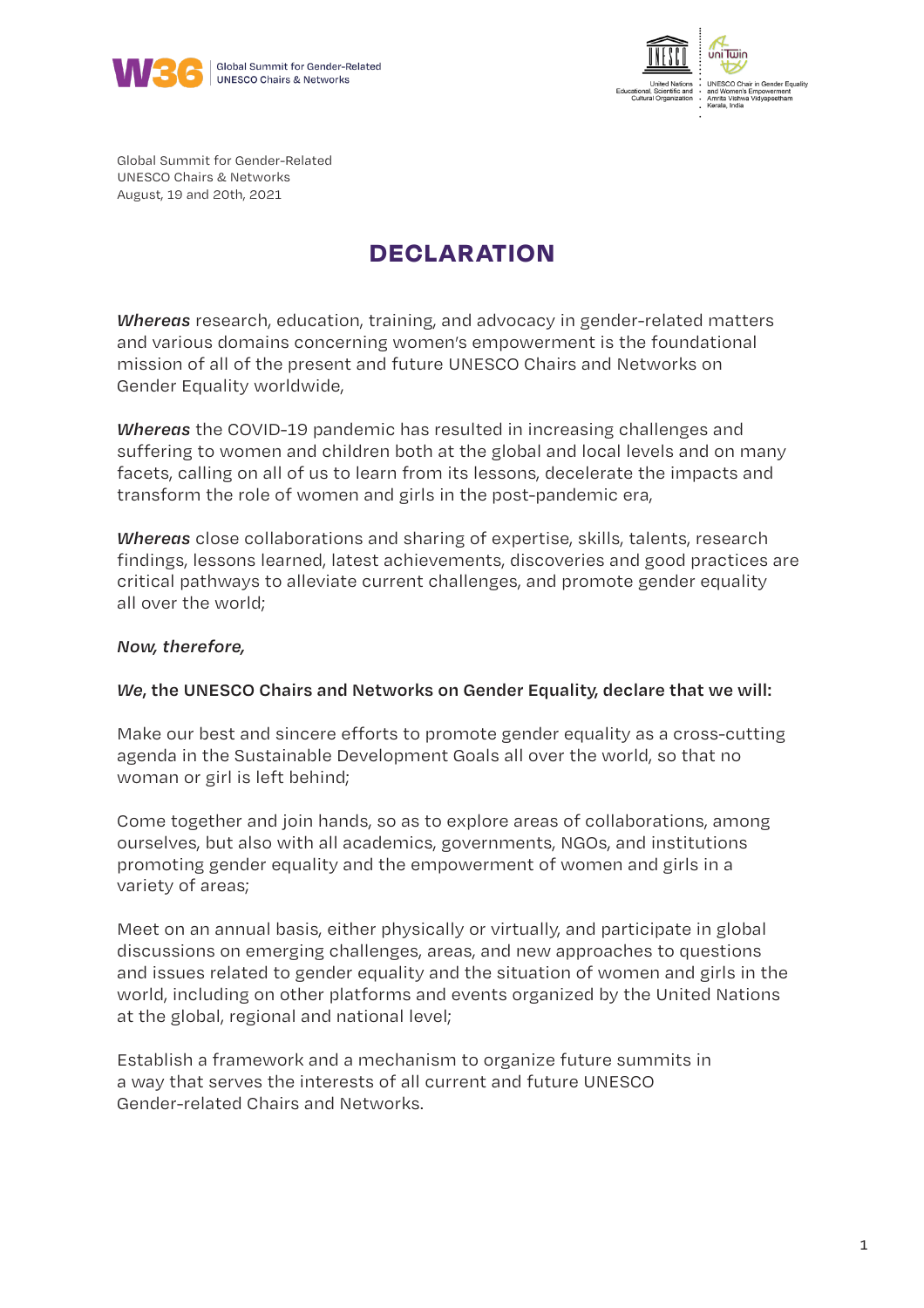

**WAS CONTRESCO Chairs & Networks** 



#### Dr. Gloria Bonder

Dr. Gloria Bonder, La Facultad Latinoamericana de Ciencias Sociales (FLACSO), Argentina Global Network of UNESCO Chairs on Gender UNESCO Chair on Women, Sciences and Technology

### Boslyca Mossaad awad

Prof. Boshra Mossaad Awad, Ain Shams University, Egypt UNESCO Chair on the Empowerment of Women through Science and **Technology** 

Bharani Rao

Dr. Bhavani Rao R. Amrita Vishwa Vidyapeetham, India UNESCO Chair on Gender Equality and Women's Empowerment

### Marleen Temmerman

Dr. Marleen Temmerman, Aga Khan University, Kenya UNESCO Chair on Youth Leadership in Science, Health, Gender and **Education** 

#### Maria Luíza Teofilo Gandini

Dr. Maria Luiza Teofilo Gandini, Escola de Minas, Universidade Federal de Ouro Preto, Brazil

UNESCO Chair on Water, Women and Development

#### Fotini Bellou

Dr. Fotini Bellou, University of Macedonia, Greece UNESCO Chair on Women, Peace and Security: Building Capacity and Resilience through Education and Research

Barbara Refer

Dr. Barbara Pozzo, University of Insubria, Italy UNESCO Chair on Gender Equality and Women's Rights in the Multicultural Society

# Winnie V. Mitullale

Dr. Winnie V. Mitullah, University of Nairobi, Kenya UNESCO Chair in Women and Community Health

# Mary toutselini

Dr. Mary Koutselini, University of Cyprus, Cyprus UNESCO Chair on Gender Equality and Women's Empowerment

# Rose-Michelle SMITH

Dr. Rose Michel Smith, Institut des Sciences, des Technologies et des Etudes Avancées d'Haïti (ISTEAH), Haïti UNESCO Chair on Women and Science for Development

#### Ronni Alexander

Dr. Ronni Alexander, Kobe University, Japan UNESCO Chair on Gender and Vulnerability in Disaster Risk Reduction Support

Yunkeum Chang

Dr. Yunkeum Chang, Sookmyung Women's University, Republic of Korea UNESCO Chair in Communication Technology for Women